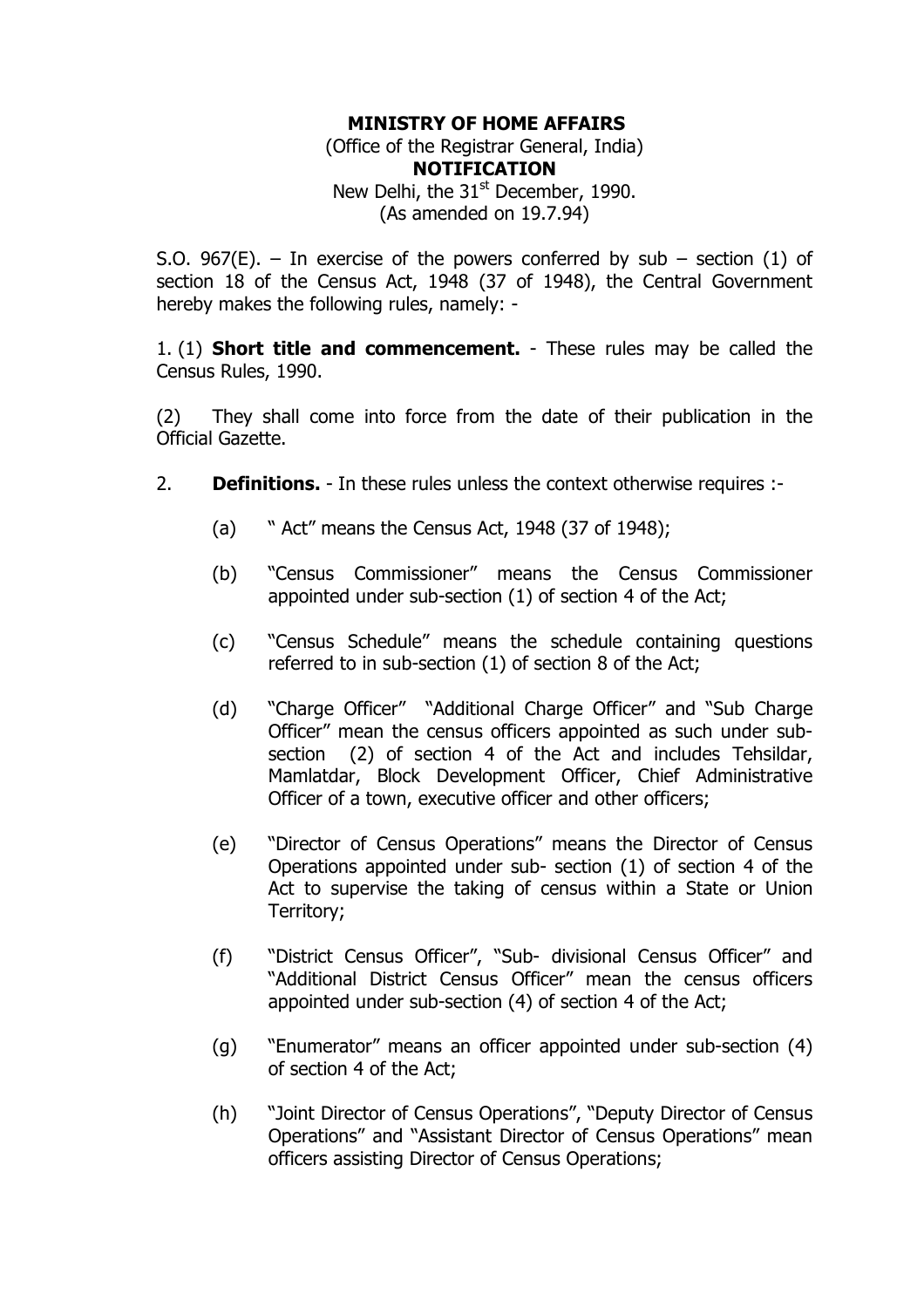- (i) "Principal Census Officer" means a census officer designated as such under sub-section (2) of section 4 of the Act;
- $(i)$  "Supervisor" means an officer appointed under sub- section  $(4)$  of section 4 of the Act;
- $[(k)]$  All other words and expressions used herein and not defined but defined in the Act, shall have the meanings respectively assigned to them in Act. $]^{1}$

3. **Appointment of Census Officers :-** The State Governments and the Union territory Administrations in order to aid the taking of the census within their States or Union territories, may appoint officers from against the category mentioned in column 2 as census officers within their jurisdictions with such designation mentioned in column 1 of the Table below.

|    |                                 | IABLE                                       |
|----|---------------------------------|---------------------------------------------|
|    | <b>Designation</b>              | <b>Officers to be appointed</b>             |
|    |                                 |                                             |
| 1. | <b>Principal Census Officer</b> | Collectors/ Magistrates/<br>District        |
|    |                                 | Commissioners of administrative heads of    |
|    |                                 | Corporations or any nominated Officer.      |
| 2. | District/Additional district/   | District Collectors/ Magistrates/ Officer   |
|    | Deputy district/Sub-divisional  | assisting District Collectors/ Magistrates/ |
|    | district/City/Additional City   | Commissioner/ District Sub-divisional       |
|    | Census, Officer.                | Officers or Revenue Divisional Officers.    |
| 3. | Charge Officer/ Assistant       | Tehsildars/ Additional Tehsildars/          |
|    | Charge Officer/ Additional      | Mamlatdars/ Block Development Officer/      |
|    | Charge Officer and Sub-         | Chief Administrative Officer of towns/      |
|    | Charge Officer.                 | Executive Officers and other Officers.      |
| 4. | Supervisor                      | Officers generally of a rank higher than    |
|    |                                 | enumerators or any person.                  |
| 5. | Enumerator                      | Teachers, Clerks or any official or<br>anv  |
|    |                                 | person.                                     |

**T A B L E** 

4. **Designating of Officers .-** The [State Governments and Union 1<sup>2</sup> may designate the Director of Census Operations, the Joint Director of Census Operations, the Deputy Director of Census Operations and Assistant Director of Census Operations as the Chief Principal Census Officer, Joint Chief Principal Census Officer, Deputy Chief Principal Census Officer and Assistant Chief Principal Census Officer [of the States and the Union Territory concerned]<sup>3</sup>.

<sup>1:-</sup> Inserted by notification dated 19.7.94.

<sup>2:-</sup> Replaced the earlier words "State Govts. & the Union Territory Administration". By notification dated:- 19.7.94.

<sup>3:-</sup> Replaced the earlier words "within the jurisdiction of the State & Union Territory concerned". By notification dated 19.7.94.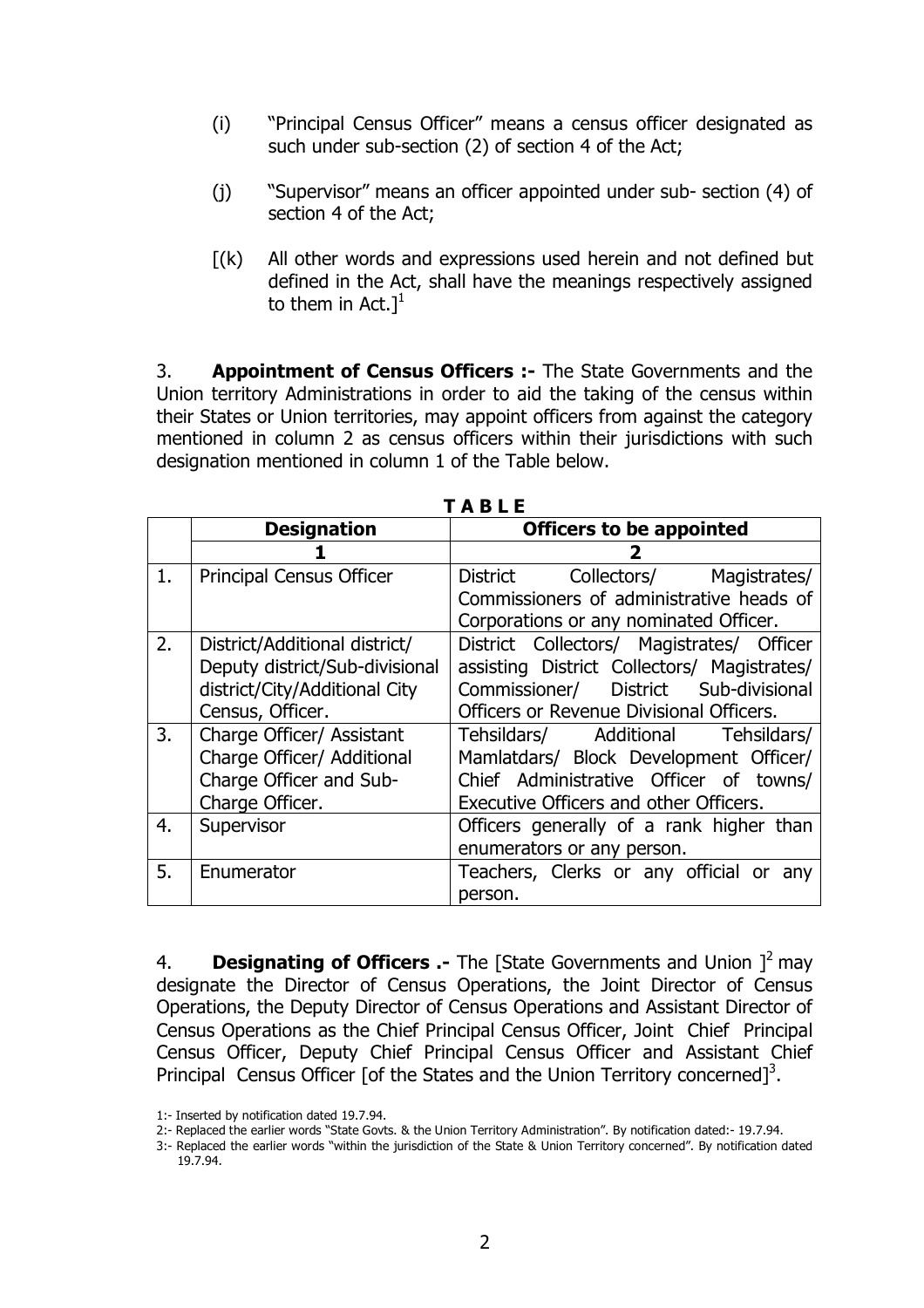## 5. **Functions of the Census Officers. -**

- (1) The Census Commissioner shall,-
	- (a) take, aid in and supervise the taking of the census within the country;
	- (b) cause the Directors of Census Operations to be appointed for each State or Union territory, as the case may be;
	- (c) devise the census schedules or questionnaires and provide to the State Governments or Union territory Administrations for publication in their respective Gazette in order to canvass in the census;
	- (d) compile and provide guidance to the Directors of Census Operations of States and Union territories in taking the census and computation of results; and
	- (e) publish the census statistics through publications or magnetic media.
	- (2) The Director of Census Operations shall,
		- (a) take, aid in and supervise the taking of the census within the limit of his State or Union territory.
		- (b) prepare village or hamlet lists, classify places as towns according to demographic criteria, group places to form urban agglomeration, standard urban areas, etc. according to instructions from the Census Commissioner and coordinate the field work of house numbering and houselisting as per instructions from the Census Commissioner.
		- (c) provide provisional population figures to the Census Commissioner, India through the District Census Officers within such time as is specified;
		- (d) compile and provide assistance to Census Commissioner in compilation of the statistical data as per procedures laid down by the Census Commissioner.
		- (e) publish statistics collected and computed during the census relating to the State or Union territory, as the case may be with the approval of the Census Commissioner;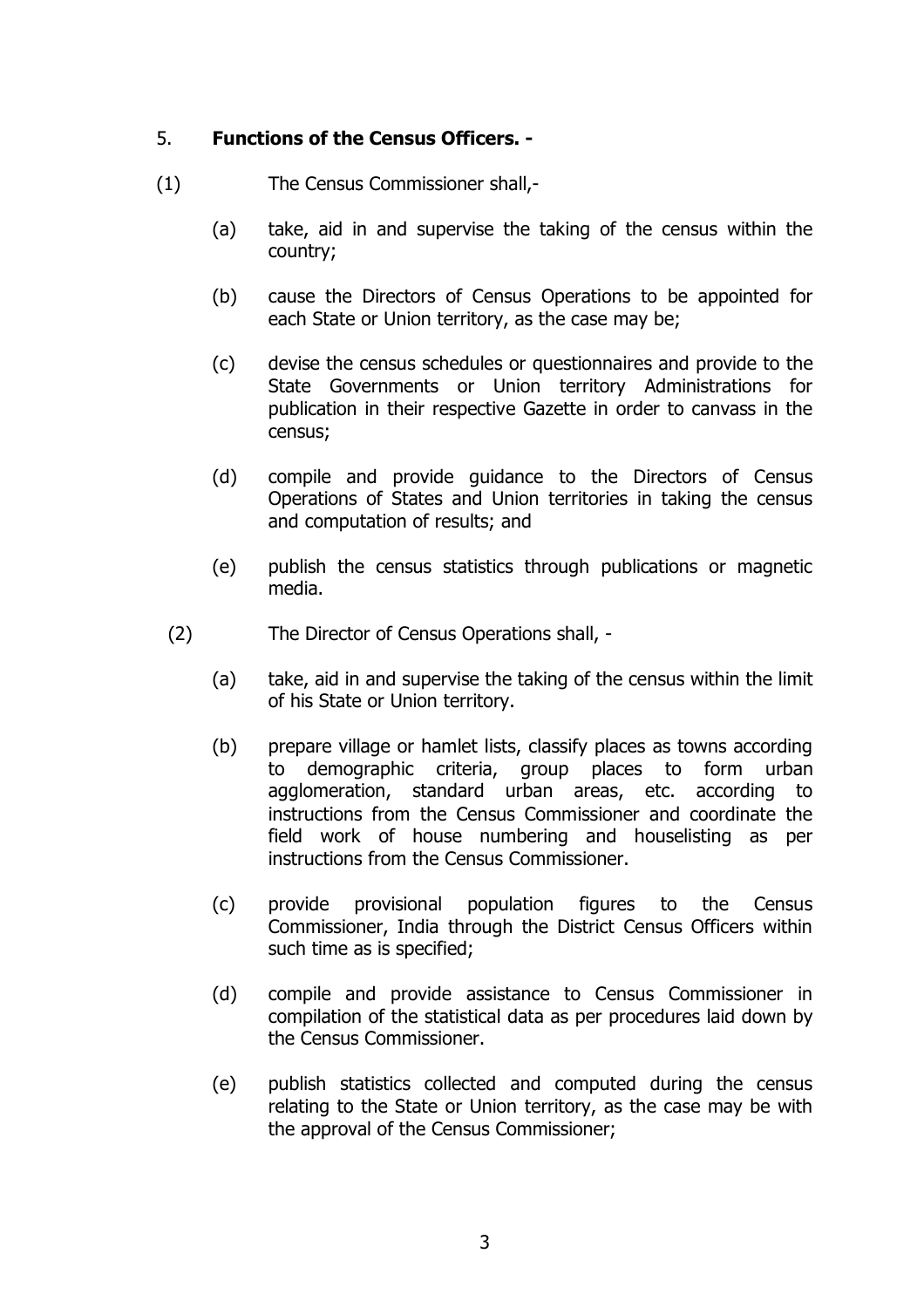- (f) provide the census material required in taking the census to census-officers in accordance with the guidelines provided by the Census Commissioner in this regard.
- (g) arrange to provide necessary publicity to census at the appropriate time; and
- (h) coordinate the work of appointment of census  $-$  officers and arrangements for their training.
- (3) The Principal Census Officer shall,
	- (a) cause the required number of District or Sub-Divisional Census Officers or Charge officers to be appointed for taking census in the district or municipal corporation or panchayat area, etc.;
	- (b) take, aid in and supervise the houselisting and taking of the census within the limit of the district or municipal corporation or panchayat areas, town area committee/notified areas and the like and forward the result alongwith the filled in schedules and blank forms to the Director of Census Operations within the period specified by him;
	- (c) arrange for the training to Enumerators, Supervisors and Charge Officers so as to enable them to perform their duties efficiently and within the time specified by the Director of census Operations; and
	- (d) take action and prosecute any defaulting person with the previous sanction of the State Government or of an authority authorised in this behalf by the State Government.
- (4) The District/Additional District or Sub-Divisional Census Officer shall, -
	- (a)(i) cause the required number of Charge Officers and other census officers in a district or sub-division to be appointed;
	- (ii) cause the entire area of a district to be divided into well demarcated census divisions, namely, charges, supervisor's circles and enumerator's blocks as per instruction issued in this behalf by the Director of Census Operations;
	- (iii) cause the upto date list of villages and towns to be compiled and their jurisdictional maps prepared;
	- (iv) assist the Director of Census Operations in compiling the related statistical data as per his requirement.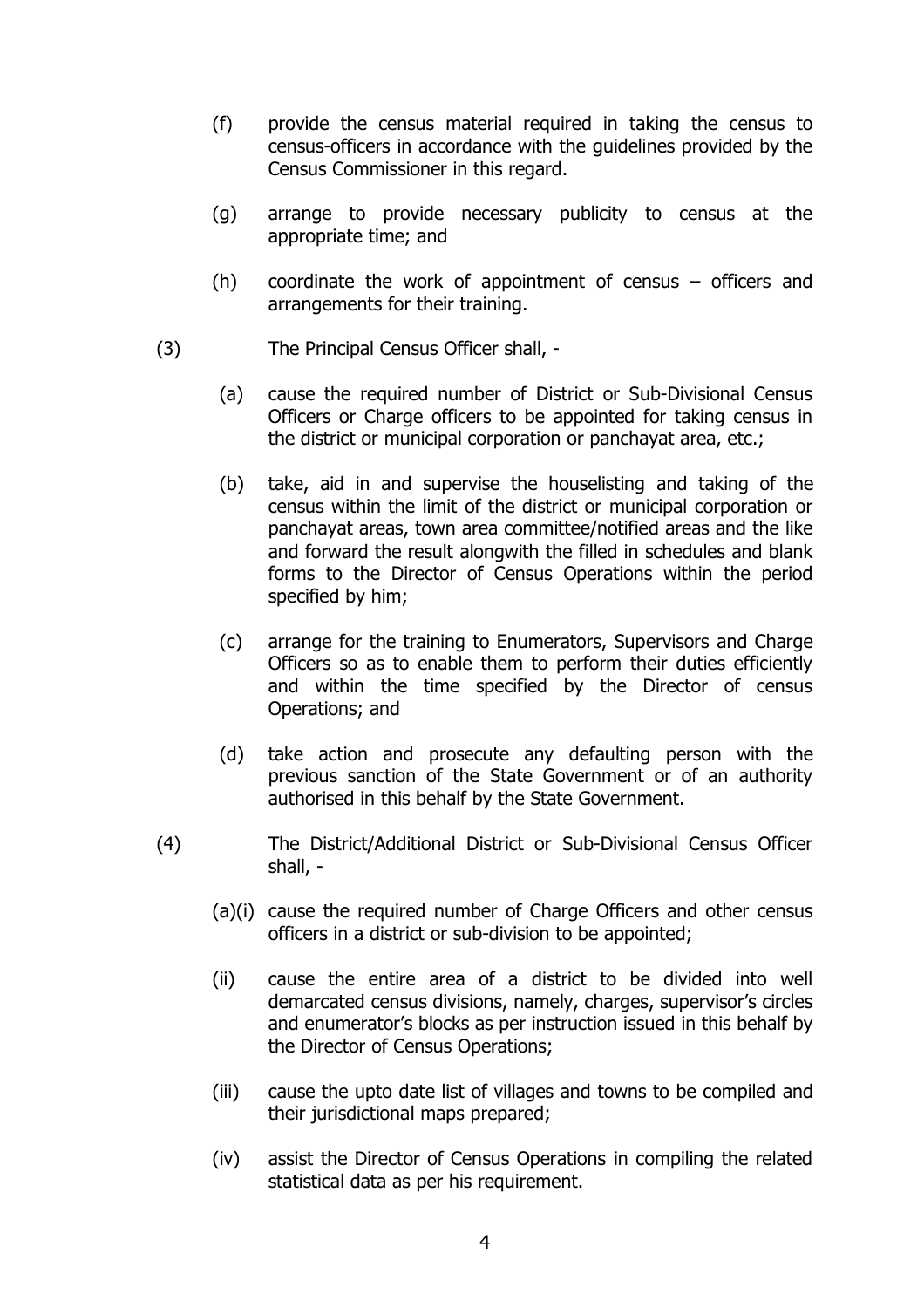- (v) give proper publicity to census programmes from time to time so as to get proper responses from the public;
- (b) impart training to Charge Officers and cause proper training to be imparted to Supervisors and Enumerators through Charge Officers so as to enable them to perform their duties efficiently and to assist the Principal Census Officers to take, aid in and supervise the houselisting and taking of census within the limits of the districts, municipal corporations, panchayats etc.;
- (c) collect the filled in and blank forms of the various schedules alongwith abstracts or any other statement that may be required to be Panchayat area etc.;
- (d) consolidate the summary of enumerator's abstract or statement for the entire district;
- (e) forward the filled in or blank forms of each schedule alongwith the consolidated summary of enumerator's abstract or statement for district and similar collected abstracts for each Charge Officer or census-officer, through the Principal Census Officer to the Director of Census Operations for the State or Union territory Administration; and
- (f) carry out such other jobs necessary for the successful taking of the census;
- (5) The Charge Officer shall,
	- (a) cause the required number of Supervisors and Enumerators to be appointed within the jurisdiction of his charge;
	- (b) prepare basic documents like general village registers and charge registers as per instructions from the Director of Census Operations within the time schedule;
	- (c) familiarise himself with the enumeration instructions and cause the Supervisors and Enumerators to be trained so as to enable them to perform their duties efficiently;
	- (d) ensure that the work goes on according to the time schedule;
	- (e) ensure full coverage, accuracy and timeliness in taking census;
	- (f) collect the filled in and blank forms of the various schedules from all the Supervisors in the charge;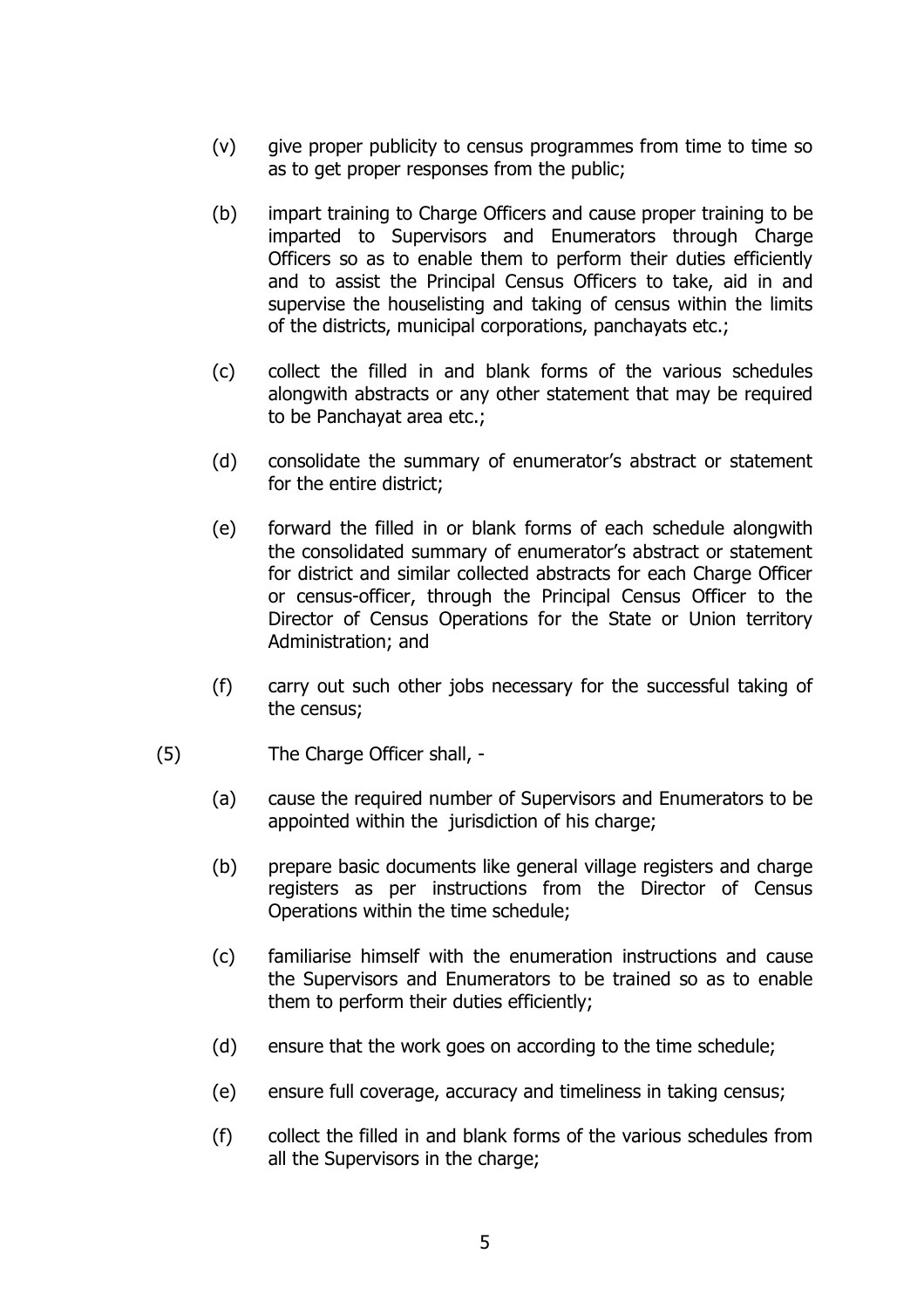- (g) provide provisional population figures to the Census Commissioner, through the Director of Census Operations within a week on completion of census operations.
- (h) consolidate the summary of enumerator's abstract of various enumeration blocks and statements and forward these to the District Census Officers or Sub-divisional Officers alongwith the filled in and blank schedules; and
- (i) carry out such other tasks as may be necessary for the successful taking of the census;
- (6) The Supervisor shall,
	- (a) help the Enumerators under his jurisdiction and ensure that work is done as per schedule and the coverage is complete; and
	- (b) collect the filled in and blank forms and statements from each Enumerator and forward the documents alongwith such statements he may be required to prepare, duly signed to the Charge Officer within two days of completion of census operations.
- (7) The Enumerator shall,
	- (a) prepare Notional Map and layout sketch of the allotted enumeration block;
	- (b) update the housenumbering;
	- (c) fill up the various schedules according to instructions issued to him;
	- (d) undertake revisional round and updating of records;
	- (e) prepare enumeratorís abstract which shall consist of the location particulars of the enumeration block alongwith the total population by various characteristics asked for in the schedules and such other statements he may be required to compile; and
	- (f) hand over all documents, filled in and blank to the Supervisors.

6. Census schedules and questionnaires,- The census schedules or questionnaires shall be notified by the  $[State]^1$  Government through Official Gazette under sub-section (1) of section 8 of the Act.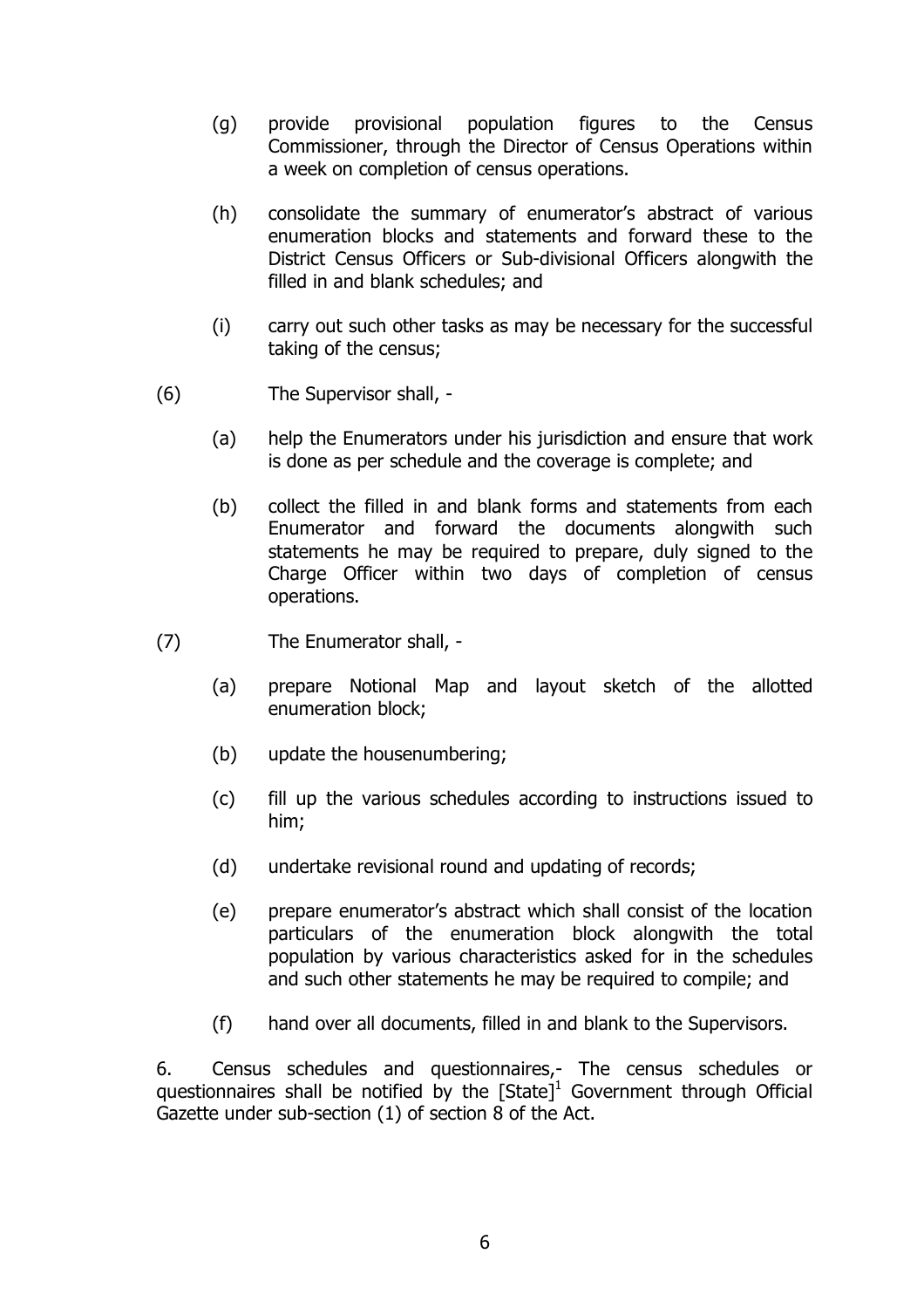[6A. Declaration of the date and duration of Census.- The Central Government may by a notification published in the Official Gazette declare the date for the commencement of the census and the period during which the houselisting operations and population census shall take place.

 6B. Manner of serving the order of requisition of premises and vehicles. - An order of requisition under section 7A, shall be served -

(a) where the person to whom such order is addressed is a corporation or firm -

in the manner provided for the service of summons in rule 2 of order XXIX or rule 3 of order XXX, as the case may be, in the first Schedule to the Code of Civil Procedure, 1908 (Act V of 1908); and

- (b) where the person to whom such order is addressed is an individual -
- (j) personally by delivering or tendering the order, or
- (ii) by registered post, or
- (iii) if the person cannot be found, by leaving an authentic copy of the order with any adult member of his family or by affixing such copy to some conspicuous part of the premises in which he is known to have last resided or carried on business or personally worked for gain.

 6C. Time for application for reference to arbitration under section 7B. - The time within which any interested person, who is aggrieved by the amount of compensation determined under section 7B may make an application for referring the matter to arbitration shall be fourteen days from the date of determination of the amount of such compensation or where the amount of such compensation has been determined in the absence of the person interested or, as the case may be, the owner, fourteen days from the date on which the intimation of such determination is sent to that person or owner.]

<sup>1: -</sup> Replaced the earlier "State" by notification 19.7.94.

<sup>2: -</sup> Inserted by notification dated. 19.7.94.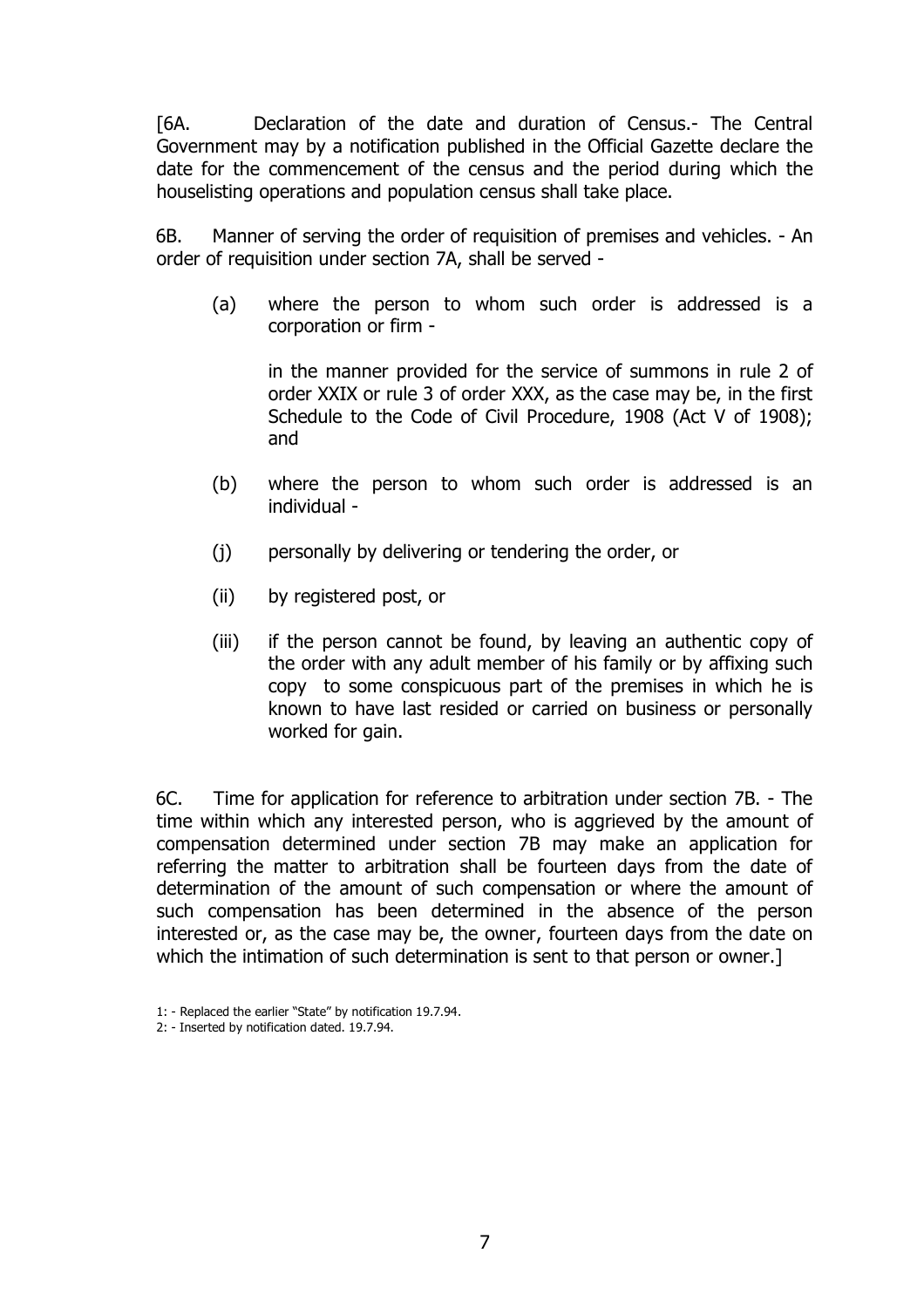7. Census data. - The Census Commissioner shall decide the items on which data may be released.

8. Notifications, Orders and Instructions to be issued by State Government - The State Governments and the Union territory Administrations shall, -

- (i) republish the intention of taking a census notified by the Central Government in their State or Union territory Gazettes;
- [(ia) republish the census schedules and questionnaires notified by the Central Government in their States or Union Territory Gazettes. $l<sup>1</sup>$
- (ii) publish a notification directing the public to cooperate in furnishing accurate and unambigous information in respect of the questions that may be put to them through census alongwith an extract of penalties prescribed under section 11 of the Act;
- (iii) [publish]<sup>2</sup> in the gazette the reference date for the census and the period during which houselisting operations and population census will take place under section 3 of the Act;
- (iv) freeze the administrative boundaries of districts, tehsils, towns, etc. from the date to be intimated by the Census Commissioner which shall not be earlier than one year from the census reference date and till the completion of the census;
- (v) nominate a senior officer of the State Government at State Head Quarters as Nodal officer to liaise between Director of Census Operations and other Officers in Census work;
- (vi) impose restrictions on the Head of Department/ Officer on the transfer of officers/ officials once appointed as Supervisor/ Enumerator, without the proper consent of Principal/District Census Officer; and
- (vii) give wide publicity of the census through radio, audiovisuals, posters etc.

 9. Custody of census schedules and connected papers, - After the completion of the taking of the census the canvassed census schedules shall be kept in the office of the Director of Census Operations or at such other place the Director of Census Operations may direct for processing the data collected.

<sup>1:-</sup> Inserted by notification dated. 19.7.94.

<sup>2:-</sup> Replaced the earlier word "Publish" by notification dated.19.7.94.